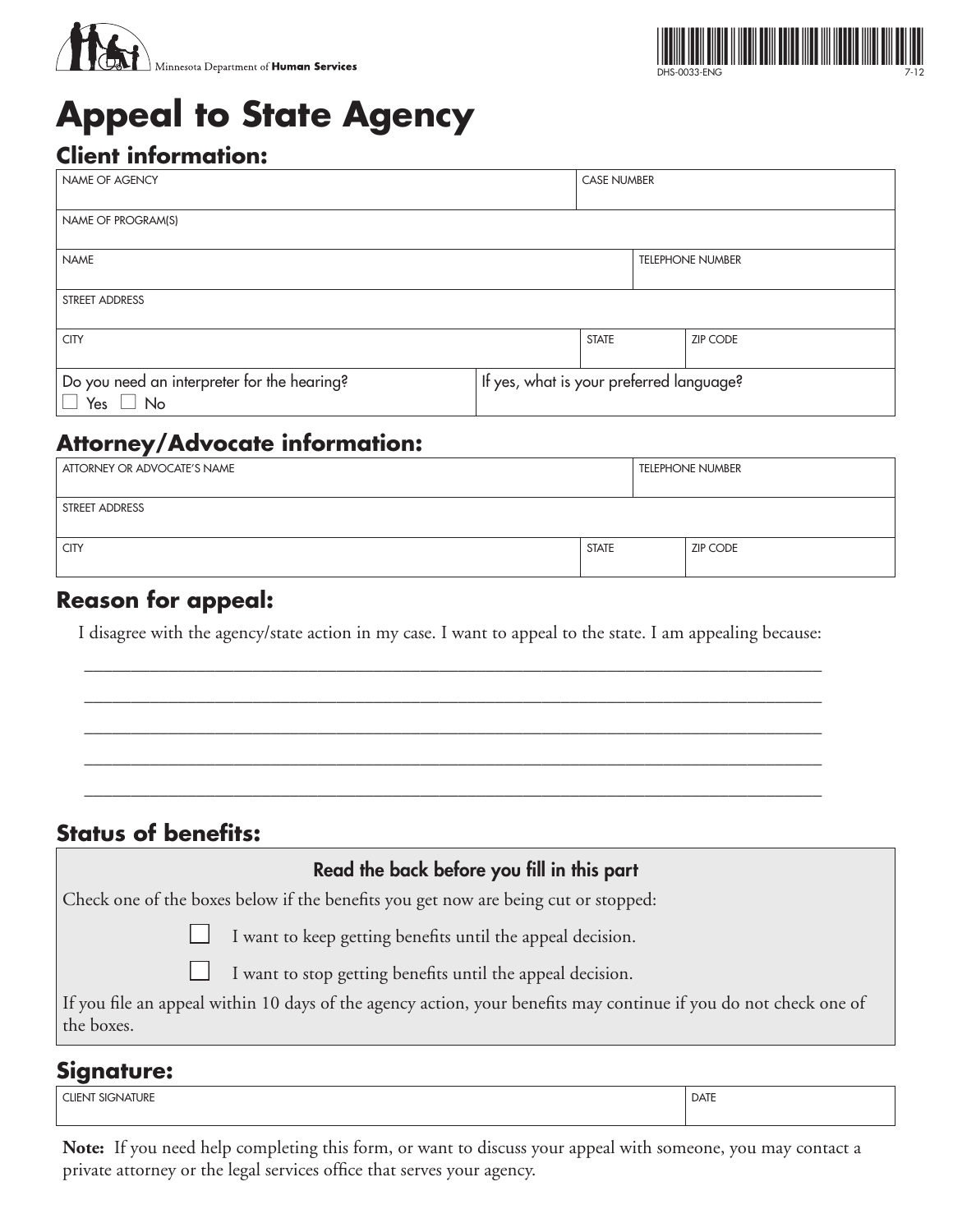# **Instructions for requesting an appeal**

To request an appeal, fill in all the blanks, sign and date this form. You can either:

■ Give it to your financial worker. This is the fastest way to get a hearing.

*or*

■ Send the completed form to the state. The address and telephone number of the state agency's Appeals Office are:

> Minnesota Department of Human Services Appeals Office P.O. Box 64941 St. Paul, MN 55164-0941 Metro: 651-431-3600 (Voice) Outstate: 800-657-3510 TTY: 800-627-3529 Fax: 651-431-7523

#### **Time Limits**

You must file an appeal within 30 days from the date you receive this notice. You have 90 days if you have a good reason for filing late. With the Supplemental Nutrition Assistance Program (SNAP) you may appeal up to 90 days after getting the agency's notice of action and do not have to show a good reason. The Appeals Office will send you more information about two or three weeks after you file your appeal.

# **Information About Continued Benefits**

## **You can usually keep getting benefits while your appeal is going on.**

If you already get benefits, you can usually keep getting the same amount until the state decides your appeal. But you must appeal right away. If you want your benefits to continue, you must appeal within 10 days of the date on the agency's notice of action letter or before the proposed action takes place in order to keep benefits in place.

## **If you lose your appeal, you may have to pay back the extra benefits.**

If you lose your appeal, the extra benefits you got during the appeal will be overpayments. Most of the time, you have to pay the overpayments back. The rules about overpayments are different in every program. Ask your worker about the rules for your program.

#### **You can ask the agency to stop your benefits during the appeal.**

You may choose not to keep getting benefits. If you want to stop getting benefits during the appeal, check the box on the other side of this form. If you lose the appeal, your overpayments will be smaller. If you win the appeal, you can usually get the extra benefits owed to you. There are some exceptions. The extra benefits won't be paid if you no longer qualify for those benefits for a reason which has nothing to do with the appeal.

#### **Reapply for benefits if your situation changes during the appeal.**

You can file a new application for any program at any time. If your situation changes during the appeal, contact the agency and ask to reapply right away. Sometimes this can make an overpayment smaller or get you more benefits. You might be able to get payments now even if the human services judge decides that the agency was right before.